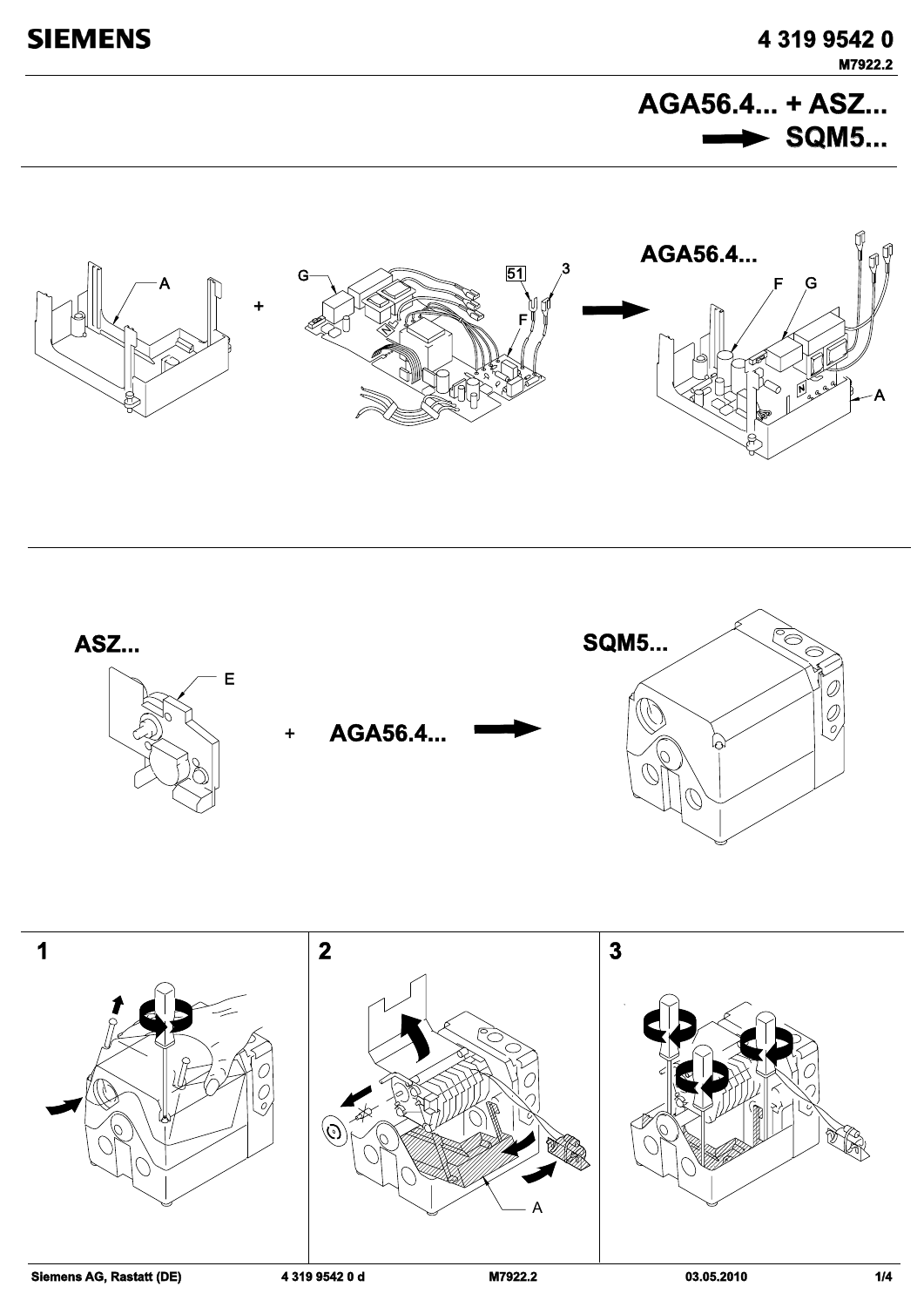



















**11**



**Siemens AG, Rastatt (DE) 4 319 9542 0 d M7922.2 03.05.2010 2/4**